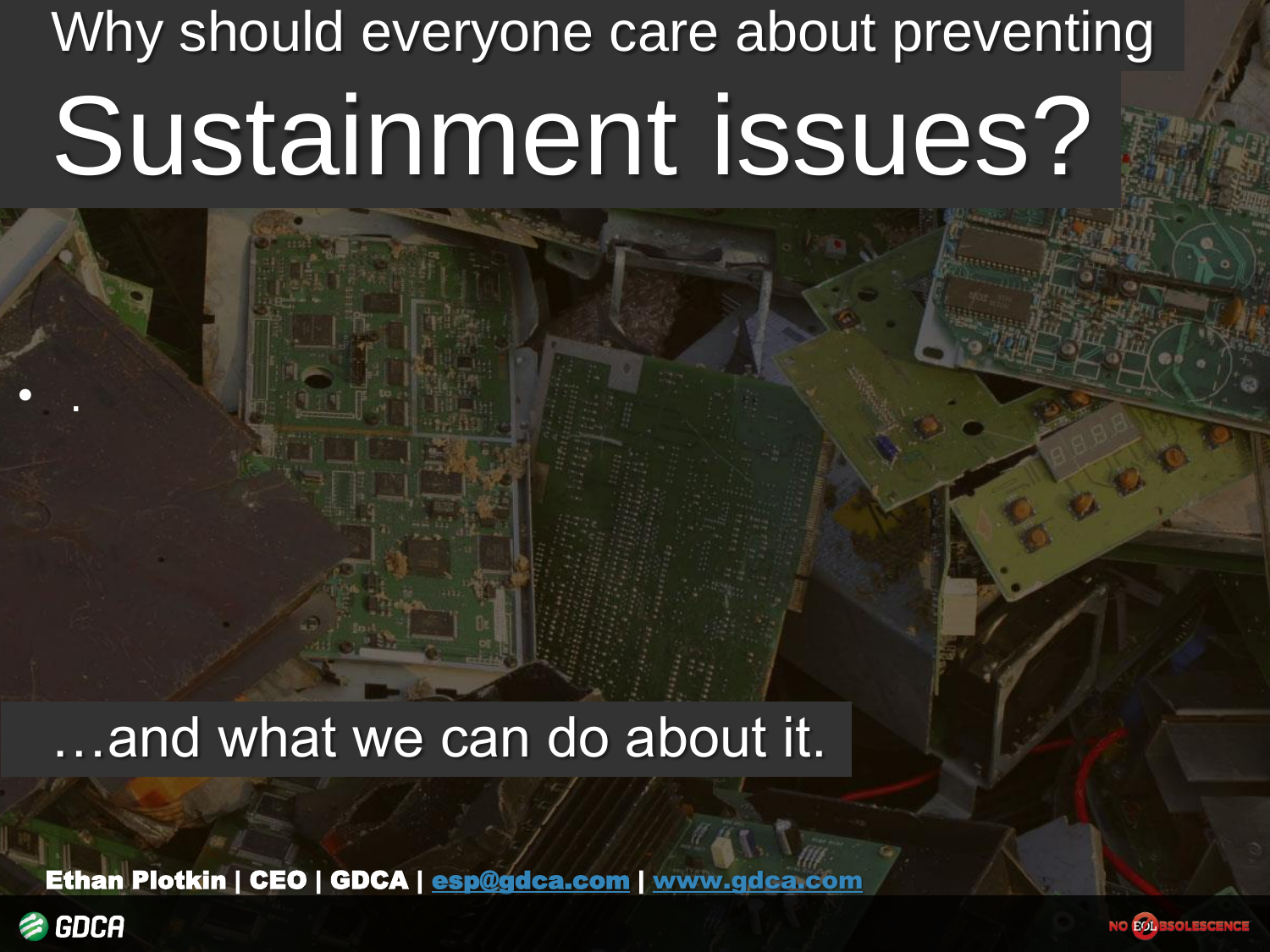## This is daily life for most Product Support teams...



**多 GDCA** Slide 2 Developing New Sources of Supply for Discontinued Circuit-Card-Assemblies (CCAs)

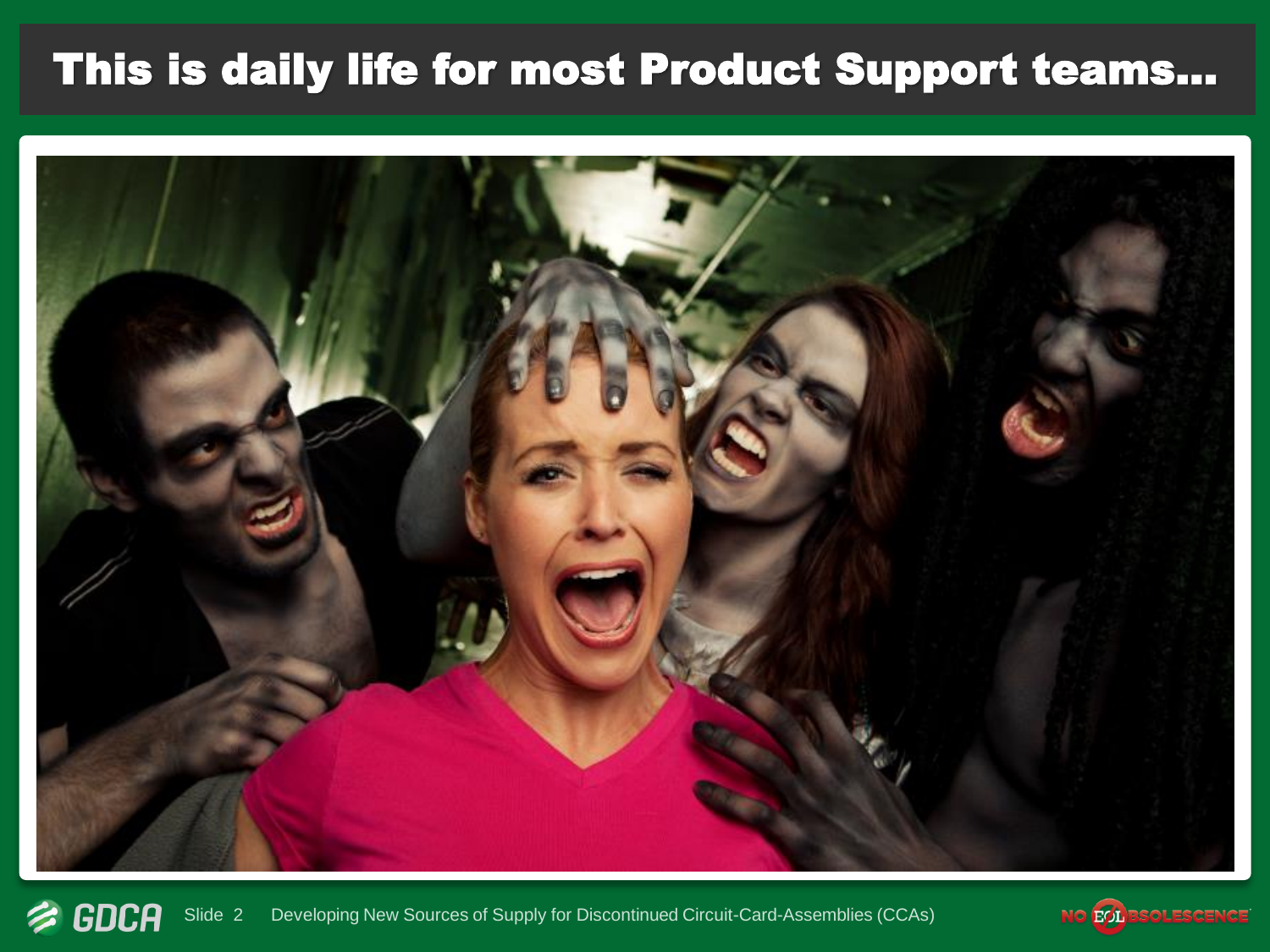### DMSMS is a supply chain problem…



**多 GDCA** Slide 3 Developing New Sources of Supply for Discontinued Circuit-Card-Assemblies (CCAs) **NO EQL** SOLESCI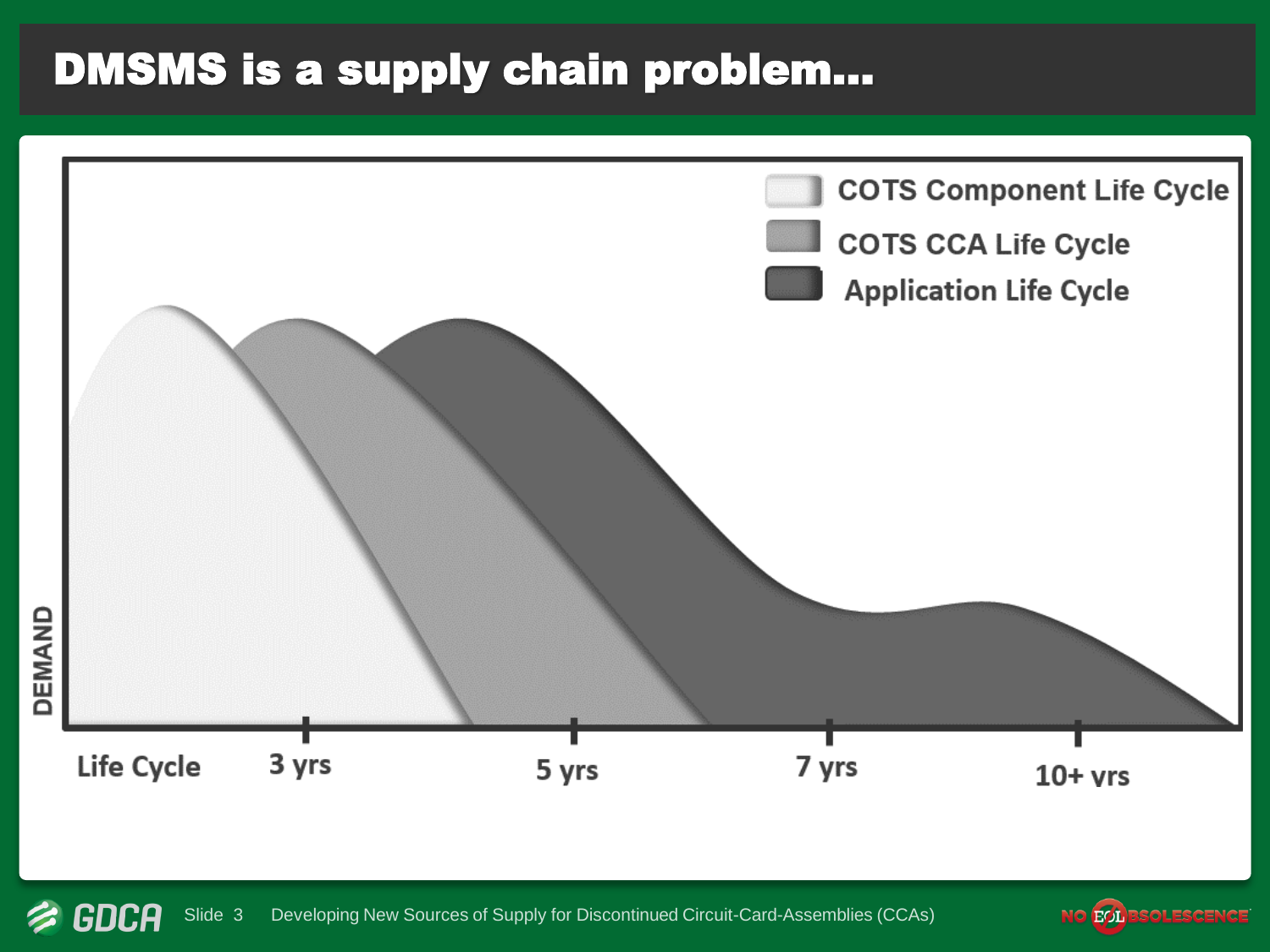## Developing "New Sources-of-Supply" - SD-22

• Development of a new item or source: **A replacement product is developed**  that meets the requirements of the original product without affecting the NHA (next higher assembly).

**Table 9. DMSMS Resolution Options, Definitions, and Examples**

- Developing a new source involves:
	- Re-starting the production line (NRE)
	- $\circ$  Lifecycle assurance (to avoid future NRE)

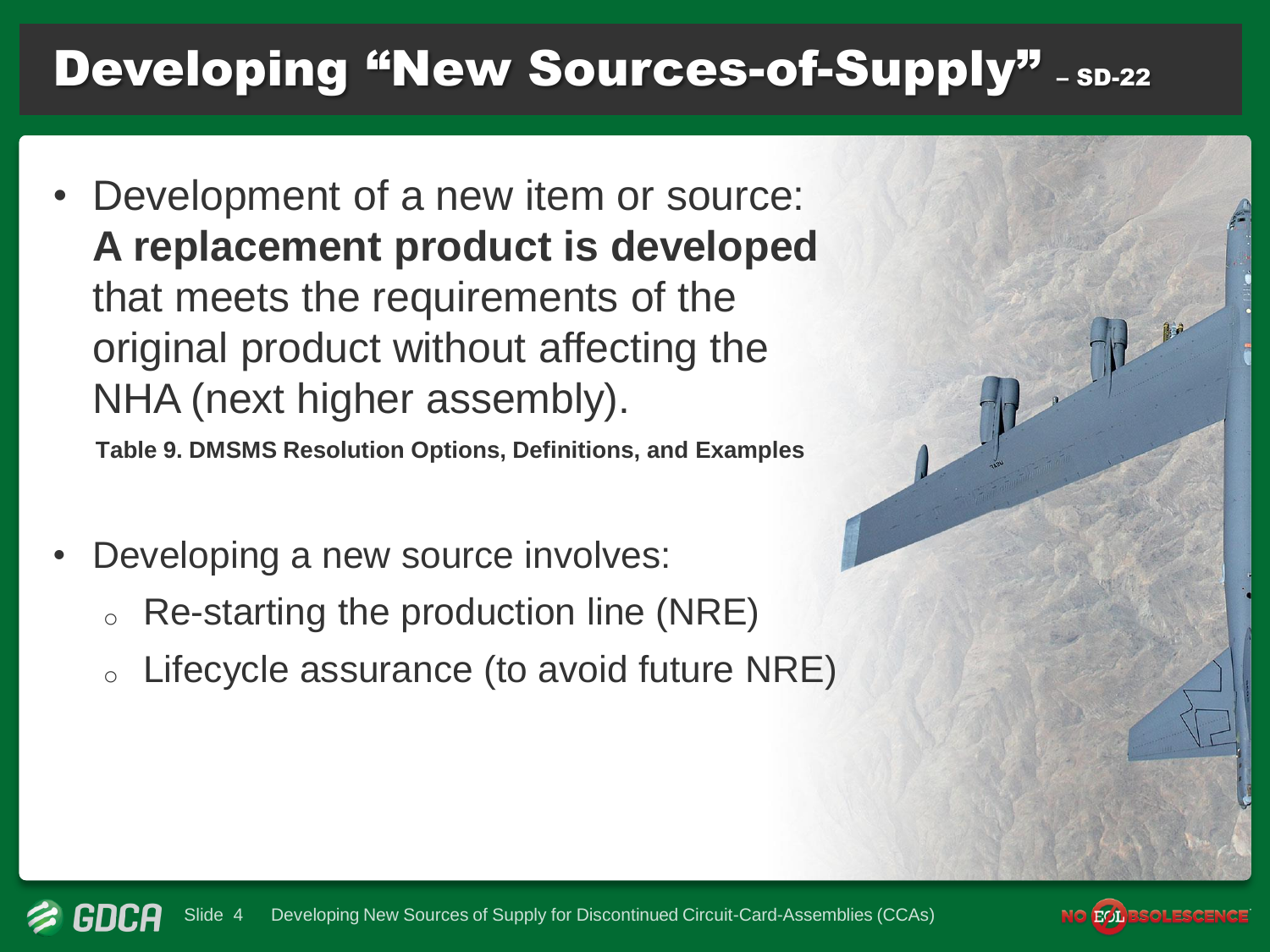### "Be the change you want to see in the world."-Gandhi



#### **Strategic Sustainment**

- **1. Requirements**
- **2. Options analysis**
- **3. Planning**
- **4. Execution**
- **…Rinse and Repeat…**